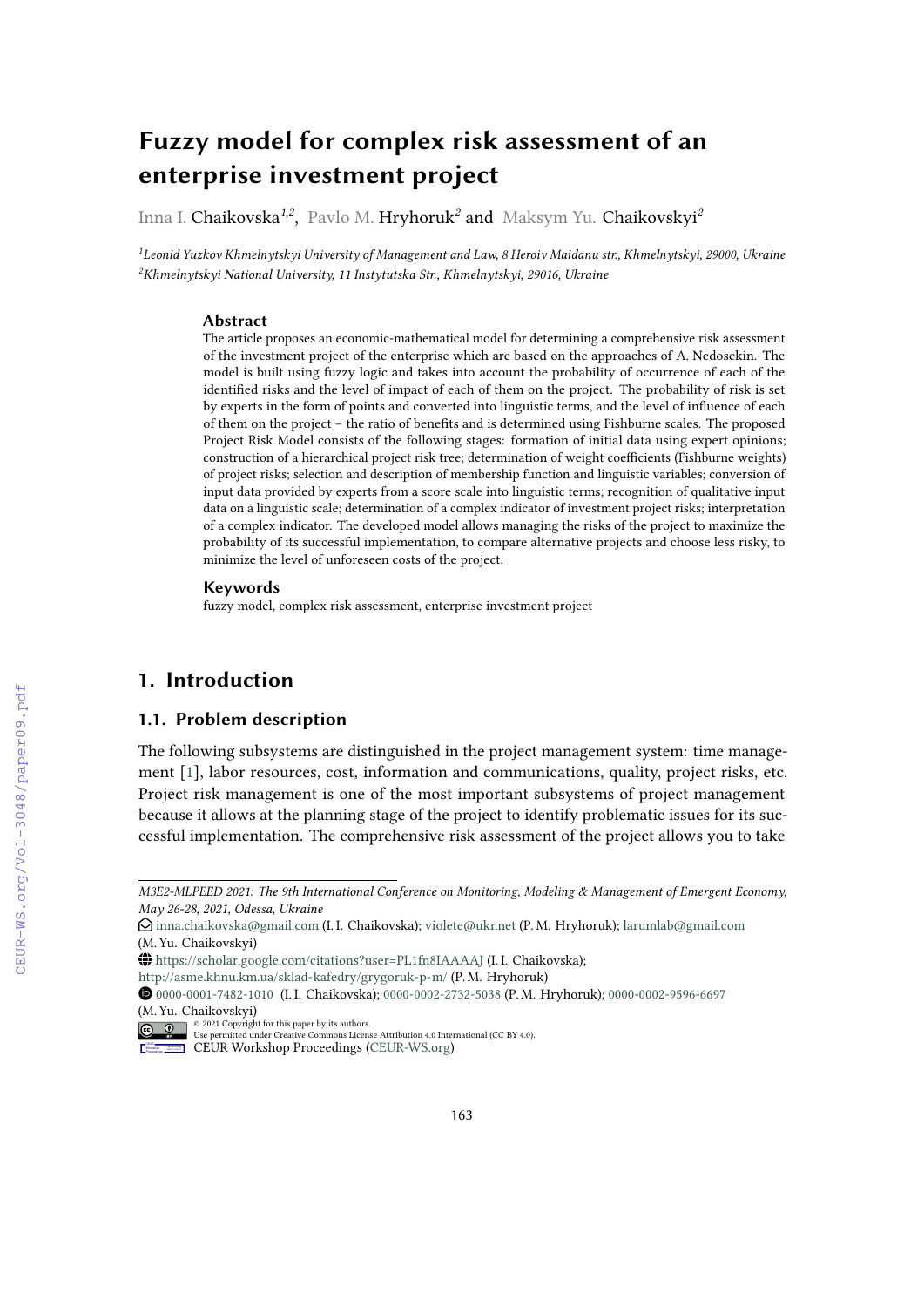into account the most significant risks for the project and quantify them to make an effectivelyinformed management decision. Quite often when assessing the risks of enterprise projects, the information is non-numerical, it is necessary to take into account both quantitative and qualitative information in one system and the formation of a single quantitative comprehensive indicator. To form a comprehensive risk assessment of the project, it is advisable to use fuzzy logic and obtain a comprehensive numerical risk assessment of the project.

If we consider the methods of risk identification, there will be many approaches only to the classification of risks. According to the common in foreign countries approach Construction Risk Management System (CRMS), proposed by American analysts, the process of risk identification consists of six stages: detection of uncertainties; compiling a preliminary checklist; consequence scenarios; a reflection of risks; systematic list of risks; total risk. Therefore, determining the total risk (complex value of project risks) is an urgent task. Besides, a comprehensive assessment should take into account both the probability of a risk event and the level of its impact on project implementation (weights). The obtained comprehensive assessment will determine whether it is appropriate to implement the project, what risks are most likely, and the level of impact on the successful implementation of the project, reduce the cost of the project, as well as make an effectively-informed management decision [\[2\]](#page-14-0).

### **1.2. Literature review**

Peskova et al. [\[3\]](#page-14-1) identifies the need for effective methods of risk management in enterprises in modern conditions because the profitability of the enterprise largely depends on the level of risk. Also, risk allows you to assess the internal reserves of the enterprise and the level of risk depends on the feasibility of a particular financial and economic transaction. Risk management makes it possible to establish forecast quantitative estimates of economic performance of the enterprise.

Waszkiewicz and Grzeszczyk [\[4\]](#page-14-2) states that in modern conditions it is necessary to use not only general methods of evaluation of investment projects. The use of various methods of evaluation of investment projects in one system will allow to make an informed management decision on the feasibility of their further implementation and ensure their flexibility.

Shchur et al. [\[5\]](#page-14-3) specifies that an investment project is a set of measures, works, and documents, the financial result of which is profit (income). The material result of the investment project is new or reconstructed fixed assets (objects). The project may also result in the acquisition and use of financial instruments, intangible assets followed by income or social impact. An investment project is an activity that involves the implementation of any action to achieve specific goals.

Bogomolova [\[6\]](#page-14-4) emphasizes that risk management requires a systematic assessment of the severity of risks affecting the project. The article notes the need to use different qualitative and quantitative methods of risk assessment of investment projects and their distinctive features, advantages, and disadvantages. The necessity of choosing the most expedient method of risk assessment for a specific project is determined.

Zhang and Yang [\[7\]](#page-14-5) assesses the risks to real estate with the construction of a fuzzy mathematical model. The authors emphasize the need to use several methods of quantitative risk assessment due to a certain subjectivity of the developed model.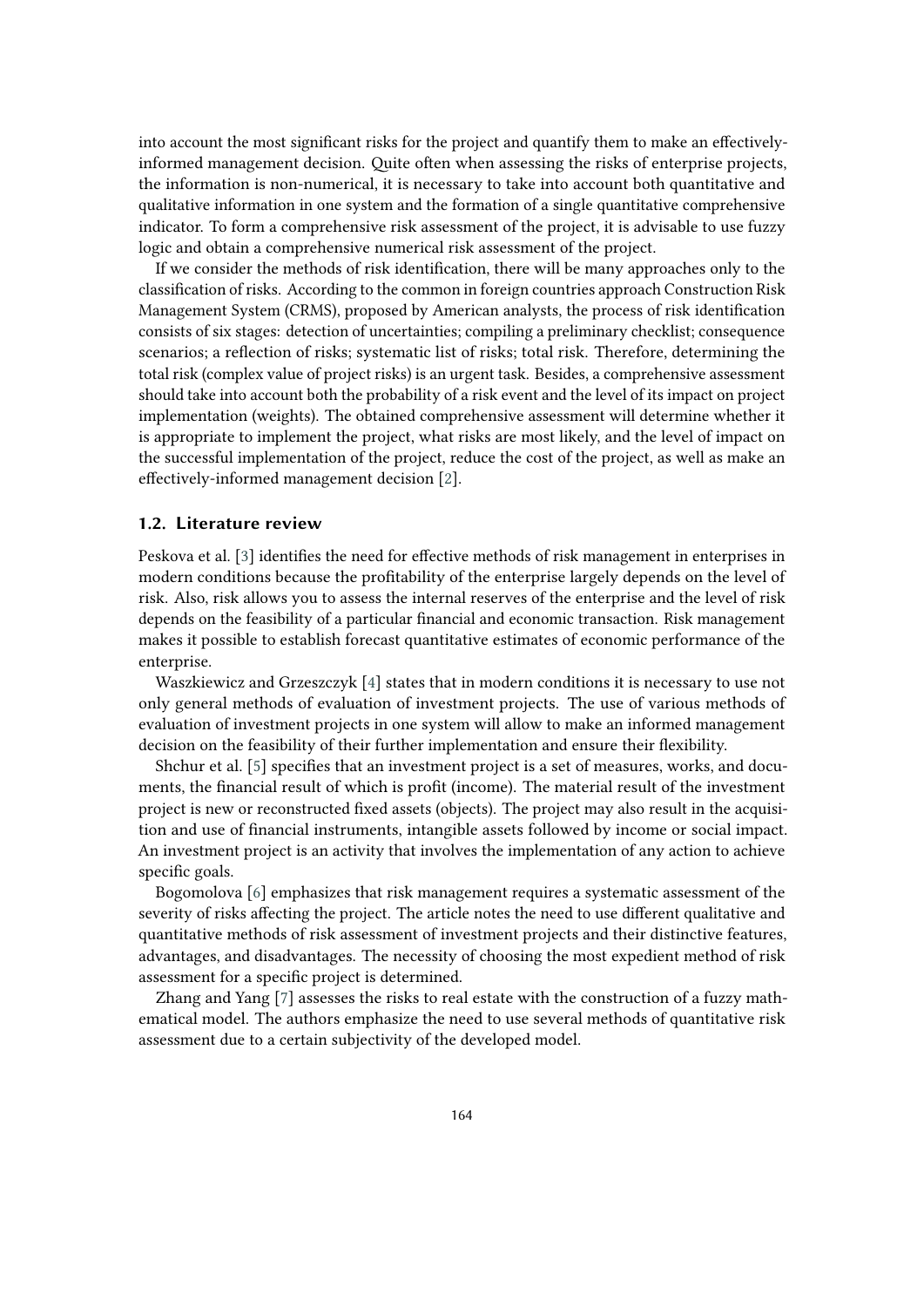Voronov et al. [\[8\]](#page-14-6) considers the CAPM model for emerging capital markets and the DCF method, which allows assessing the attractiveness of both the business in general and the investment project of the enterprise in particular. The application of risk assessment methods to an investment project helps to assess its feasibility, the period when it will start to make a profit, and its level in the future.

Nizamova et al. [\[9\]](#page-15-0) offered to use a method of expert estimations for estimation of risks of the investment project. This approach allows you to quantify the risks of the project, rank them and obtain a comprehensive indicator of risk assessment of the investment project.

Galevskiy [\[10\]](#page-15-1) proposes a methodology that modifies the capital pricing model (CAPM) using the discounted cash flow method. This approach allows you to assess the effectiveness of investment projects, risks, and management based on the information obtained.

Bayguzina et al. [\[11\]](#page-15-2) analyzes the investment project for the construction of a greenhouse complex for growing vegetables. To achieve the planned key economic indicators of the project, it is necessary to reduce the negative impact of risk factors. Since the project did not provide for the analysis of project risks, namely there was no system of identified risks, qualitative and quantitative risk assessment, sensitivity analysis, break-even point, etc., the authors note the need for project risk management, namely mandatory funding conditions for project analysis risks.

Griffis and Whipple [\[12\]](#page-15-3) proposes a mechanism for assessing and prioritizing risks. This will allow managers to make informed management decisions regarding risk prevention and speed up the recovery time from real risks.

Vitlinskyi and Glushchevsky [\[13\]](#page-15-4) offered to consider risk in system stratification metamodeling system. The authors propose to increase the investment attractiveness, profitability, and competitiveness of the enterprise by reducing various types of costs by implementing a BPMsystem based on the proposed stratification metamodeling system. A mandatory component of this system is a subsystem that takes into account the risk.

Efimova and Koroleva [\[14\]](#page-15-5) presents a model for assessing the risks of investment projects using Bayesian networks. The application of this approach is explained by the presence of different types of uncertainty and the need to formalize and process information taking into account uncertainty.

Chong [\[15\]](#page-15-6) examines international risks and their impact on the implementation of the investment project. The authors compare the traditional NPV model and the NPV model taking into account the weight of entropy as a risk assessment of the investment project. The second model showed the best results and is offered as a basis for decision making.

Yang et al. [\[16\]](#page-15-7) uses a comprehensive assessment based on fuzzy logic to assess the security risk of an energy investment project. The model includes the definition of the factor characteristics of the object of evaluation, the establishment of a set of estimates, the establishment of a relationship matrix, the calculation of the weight of the index, fuzzy complex assessment. The practical implementation of the model demonstrated a risk value of 3.1154 (average risk).

Three models were developed by Mousalami [\[17\]](#page-15-8) to accurately predict the quality of project planning, based on both deterministic and fuzzy concepts, and the results show that the fuzzy model is more accurate and realistic than the deterministic one. Thus, the correct use of fuzzy theory will develop more accurate, realistic, and reliable models than deterministic ones.

Despite the significant achievements of scientists in the direction of risk assessment of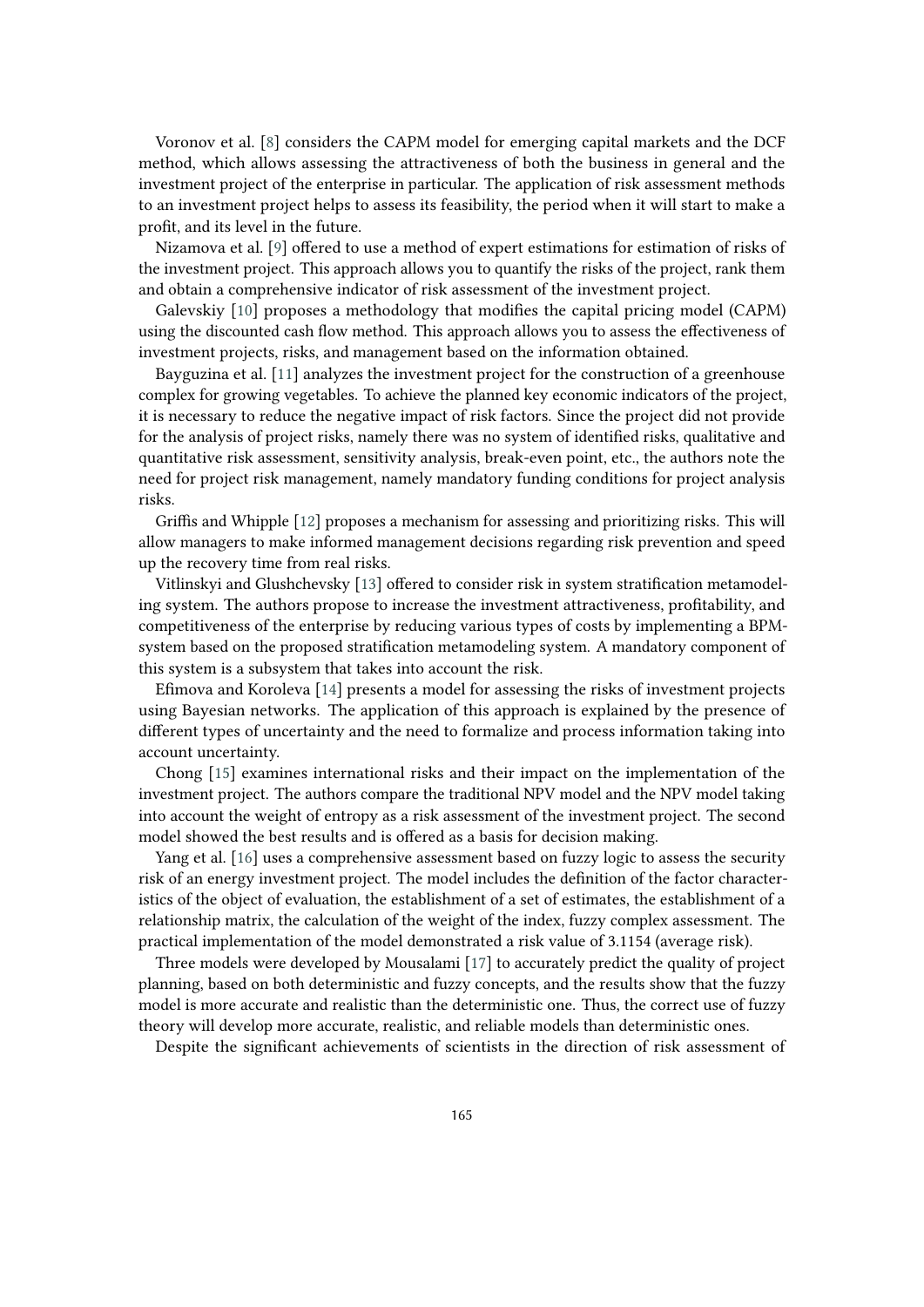investment projects of the enterprise, the further study requires a comprehensive assessment of investment risks using economic and mathematical modeling, namely fuzzy logic. After all, it is necessary to take into account both the probability of occurrence of each of the risks and their weights, the ability to take into account both qualitative and quantitative information in one system, comparing several alternative projects. This is necessary to manage the investment risks of the project, minimize unplanned costs and increase the level of competitiveness of the enterprise. In this regard, it is proposed to conduct a comprehensive risk assessment of the investment project using fuzzy set theory according to the methodology of determining a comprehensive assessment of the risk of bankruptcy of the enterprise Nedosekin [\[18\]](#page-15-9), which is adapted to determine a comprehensive risk assessment of the investment project.

Fuzzy logic and fuzzy set theory have received a wide range of successful practical applications in various spheres of life. For example, Hryhoruk et al. [\[19\]](#page-15-10) proposed to choose a solution in the presence of a large number of efficiency criteria based on fuzzy preference relations. This approach allows you to form a set of alternatives based on selected performance criteria, choose the best and make an effective management decision.

In the paper [\[20\]](#page-15-11), economic and mathematical models for diagnosing the bankruptcy of the enterprise using the methods of fuzzy logic and developed a comprehensive analysis of the financial condition of the enterprise. Also, the application of fuzzy logic in the financial sector is presented by Diaz et al. [\[21\]](#page-15-12).

Special attention in today's conditions deserves research, which reflects the use of fuzzy logic to stabilize the epidemiological situation with COVID-19 [\[22\]](#page-15-13).

### **1.3. The aim and objectives of the research**

The study aims to develop an economic-mathematical model for determining a comprehensive risk assessment of an investment project based on fuzzy logic, taking into account the probability of each of the identified risks and the level of impact of each of them on the project.

To achieve this goal the following tasks were solved:

- 1) set the task and develop a descriptive model for determining a comprehensive risk assessment of the project;
- 2) to build a mathematical model of the problem of determining a comprehensive risk assessment of the project and to develop an algorithm for its solution;
- 3) generate input data using the opinions of experts;
- 4) build a hierarchical project risk tree;
- 5) determine the weights (Fishburn weights) of project risks;
- 6) select and describe membership functions and linguistic variables;
- 7) convert the initial data provided by experts from a score scale into linguistic terms;
- 8) to recognize qualitative input data on a linguistic scale;
- 9) determine a comprehensive risk indicator of the investment project;
- 10) to analyze the obtained complex indicator.

# **2. Research methodology**

The proposed model can be implemented with the following input data: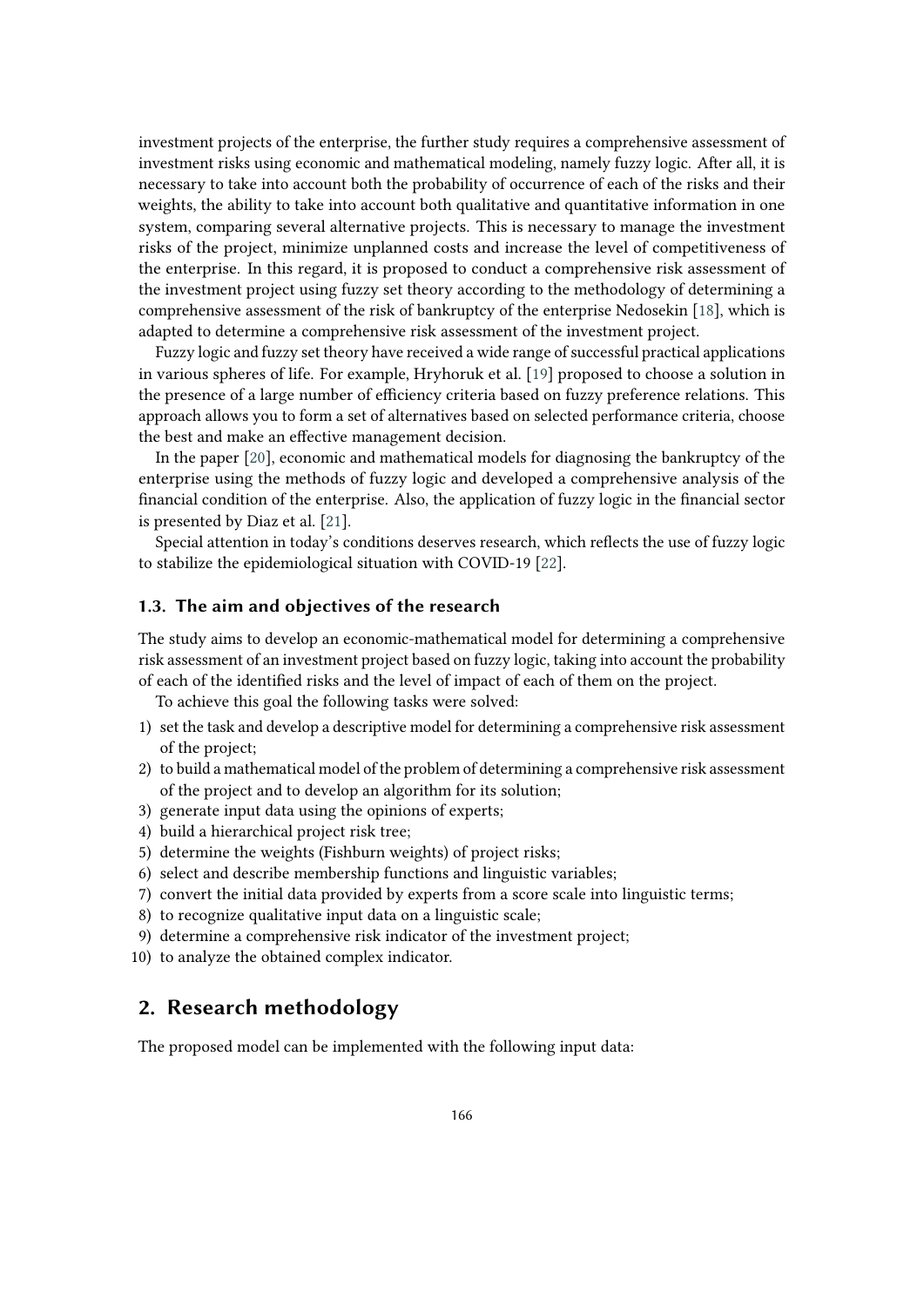- a set of expert assessments of the probability of project risks;
- hierarchy of existing project risks (a hierarchical tree of logical conclusion);
- system of relations of advantages of some risks over others (for one level of hierarchy).

The initial data of the model are:

- comprehensive quantitative risk assessment of the project;
- interpretation of the obtained complex project risk indicator.

The model involves the use of elements of fuzzy logic (logical inference tree, membership function, linguistic terms). Expert knowledge and the Fishburn method of scales were also used to determine the project risk weights.

Problem statement and development of a descriptive model for determining a comprehensive risk assessment of the project.

The task of determining a comprehensive risk assessment of the project within this study is implemented by a construction company, which assesses the risks of a new investment project for the construction of a residential complex. The experts identified the following types of risk, which are typical for the project of residential complex construction, and their components that affect the results of the project and selected for the formation of a comprehensive assessment  $(R_0)$ :

- 1. Technical  $R_1$  (risks of reassessment of project sustainability  $R_{1,1}$ ; risks associated with the reassessment of additional opportunities for project development  $R_{1,2}$ ).
- 2. External  $R_2$  (risks of incorrect assessment of demand for the project  $R_{2,1}$ ; risks associated with the nature of competition in the market  $R_{2,2}$ ; risks associated with the solvency of the customer  $R_{2,3}$ ; risks of the uncertainty of the external environment of the project  $R_{2.4}$ ).
- 3. Organizational  $R_3$  (risks for estimating the costs of project commercialization  $R_{3,1}$ ; risks of potential losses from project implementation  $R_{3,2}$ ; risks of underestimation of project development costs  $R_{3,3}$ ; risks of the uncertainty of the internal project environment  $R_{3,4}$ ).

Each of the risks has its probability of occurrence and level of impact on the successful implementation of the project.

It is necessary to determine a comprehensive indicator of the risk level of the project to make a management decision on the feasibility of this investment project and the necessary actions to increase the probability of successful project implementation, taking into account existing risks.

Mathematical model of the problem of determining a comprehensive risk assessment of the project and the algorithm for its solution.

In this situation, for a comprehensive assessment of project risks, it is advisable to consider the PRM model (Project Risk Model):

$$
PRM = \langle F, A, R \rangle, \tag{1}
$$

where  $F$  – the hierarchy of existing project risks (a hierarchical tree of logical conclusion);

 $A$  – a set of qualitative assessments of each factor in the hierarchy (linguistic terms);

 $R$  – a system of relations of advantages of some risks over others (for one level of hierarchy).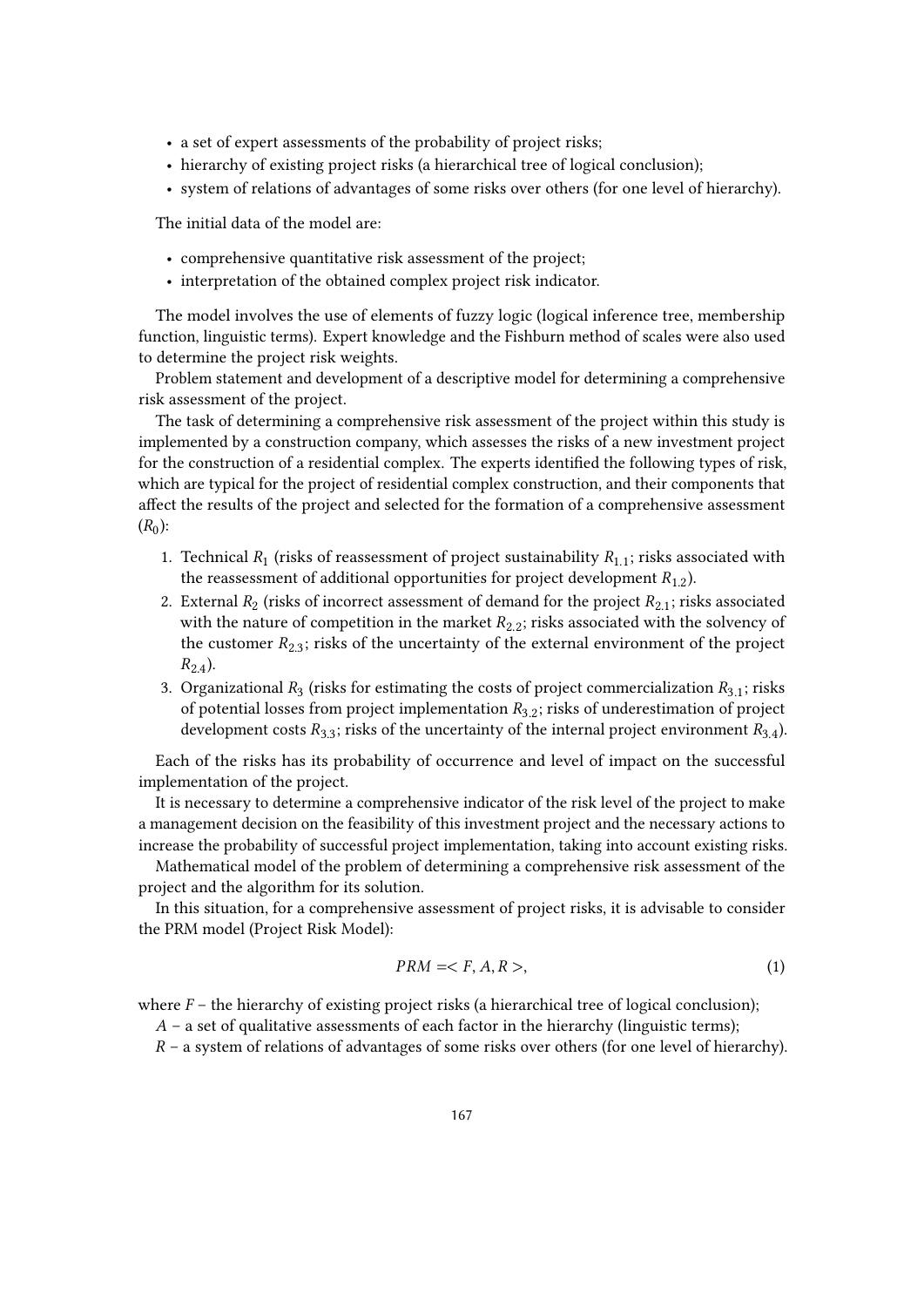In this case:

$$
A = ((L), (LM), (M), (HM), (H)),
$$
\n(2)

where  $L$  - Low,  $LM$  - LowMedium,  $M$  - Medium,  $HM$  - HighMedium,  $H$  - High.

$$
R = Ri(r)Rj|r \in (\succ, \approx), \tag{3}
$$

where  $\succ$  – the ratio of preference;

where  $\approx$  – equilibrium ratio.

The proposed model consists of the following stages:

Stage 1. Formation of initial data with the use of expert opinions.

Experts estimate the probability of risks using a scale from 0 to 100 points. For each indicator, points are added and the average is determined  $C_i$ :

$$
C_i = \frac{\sum\limits_{i=1}^{n} C_{ij}}{N},\tag{4}
$$

where  $N$  – the number of interviewed experts;

 $C_{ii}$  – the sum of points for each indicator.

Next, the concordance coefficient is determined by the formula:

$$
W = \frac{\sigma_f^2}{\sigma_{max}^2} = \frac{\sum_{i=1}^{m} \left( a_i - \frac{1}{2} n \cdot (m+1) \right)^2}{\frac{1}{12} n^2 \cdot m \cdot (m^2 - 1)},
$$
(5)

where  $\sigma_f^2$  – the actual variance (SD) of the final (ordered, ranked) estimates provided by experts;  $\sigma_{max}^2$  – dispersion of final (ordered) assessments, provided that the opinions of experts completely coincide;

 $a_i$  – the total estimate obtained by the *i*-th object;

 $m$  – the number of studied objects;

 $n$  – the number of experts.

The materiality of the concordance coefficient is checked using  $\chi^2$  with  $(m-1)$  the number of degrees of freedom. Statistical characteristics are calculated by the formula:

$$
\chi^2 = W \cdot n(m-1),\tag{6}
$$

Stage 2. Construction of a hierarchical risk tree of the project using the system of relations of advantages.

Stage 3. Determination of weights (Fishburne weights). For a system of declining benefits N alternatives:

$$
p_i = \frac{2(N - i + 1)}{(N + 1)N}, \qquad i = 1..N. \tag{7}
$$

A system of equivalent  $N$  alternatives – a set of identical weights:

$$
p_i = N^{-1}, \qquad i = 1..N. \tag{8}
$$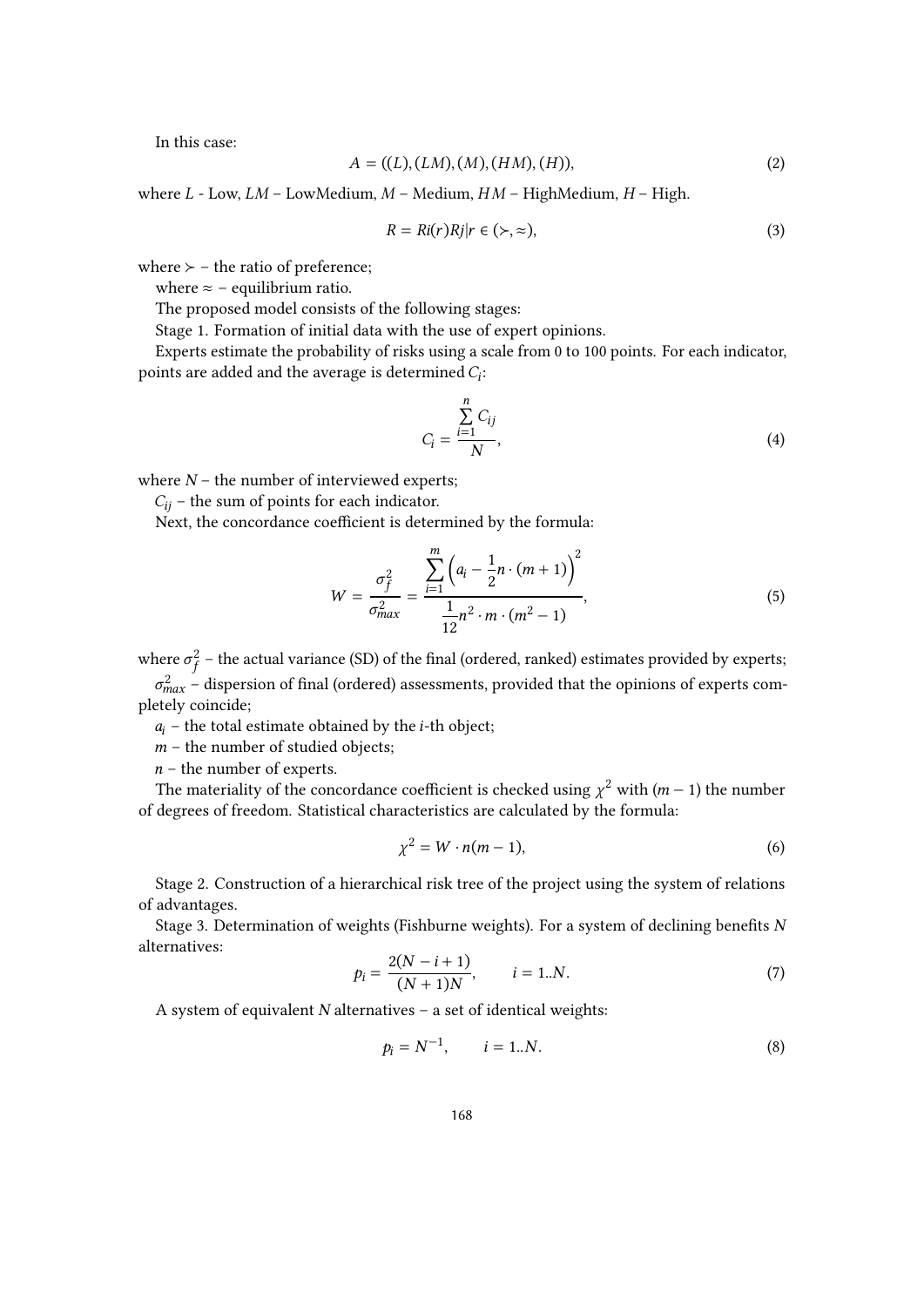Stage 4. Selection and description of membership function and linguistic variables. Selected triangular membership function:

$$
\mu(x) = \begin{cases}\n0, & x \le a \\
\frac{x-a}{b-a}, & a \le x \le b \\
\frac{c-b}{c}, & b \le x \le c\n\end{cases}
$$
\n(9)

where  $\mu(x)$  – the membership function of linguistic terms (0 – does not belong, 1 – belongs to all 100%);

 $a, b, c$  are some numerical parameters that take arbitrary actual values and are ordered by the relation  $a \le b \le c$ . Parameters a and c characterize the base of the triangle, and parameter b is its vertex.

Stage 5. Transformation of the initial data provided by experts on the probability of occurrence of each of the risks, from a score scale to linguistic terms. The obtained average scores of the probability of occurrence of each of the risks are translated into linguistic terms according to the selected membership function.

Stage 6. Recognition of qualitative input data on a linguistic scale:

$$
Z^*(a) = (\mu_1^*(a), \mu_2^*(a), \mu_3^*(a), \mu_4^*(a), \mu_5^*(a)),
$$
\n(10)

where  $a$  – the value of the factor to be recognized;

 $\mu_l^*(a)$  is membership function with linguistic terms *i*;

 $\mu_i^*(a)$  is determined by the formula (9).

Stage 7. Determination of a complex indicator.

First, you need to convert all vectors  $Z^*(x^*)$  in the hierarchy F with weight P according to the formula:

$$
\sum_{i=0}^{N} p_i \cdot (\mu_{i\cdot 1}, \mu_{i\cdot 2}, \mu_{i\cdot 3}, \mu_{i\cdot 4}, \mu_{i\cdot 5}) = (\sum_{i=1}^{N} p_i \cdot \mu_{i\cdot 1}, \sum_{i=1}^{N} p_i \cdot \mu_{i\cdot 2}, \sum_{i=1}^{N} p_i \cdot \mu_{i\cdot 3} \sum_{i=1}^{N} p_i \cdot \mu_{i\cdot 4}, \sum_{i=1}^{N} p_i \cdot \mu_{i\cdot 5})
$$
(11)

where  $i$  – possible options for determining the membership function for each linguistic term.

Next, the vector can be determined, which will characterize the complex risk assessment of the project (taking into account the selected triangular membership function):

$$
A_N = \sum_{i=1}^{5} (0.25i - 0.25) \cdot \mu_{0i}, \tag{12}
$$

where  $(0.25i-0.25) = (0, 0.25, 0.5, 0.75, 1)$  – nodal points of the triangular membership function, in which it is equal to 1 on a scale from 0 to 1 (nodal points at which the membership function refers to a certain linguistic term for 100 %) according to the formula  $(14 - 18)$  and figure 2.

Stage 8. Interpretation of the obtained complex indicator.

### **3. Results and discussion**

Consider the implementation of the model according to the problem.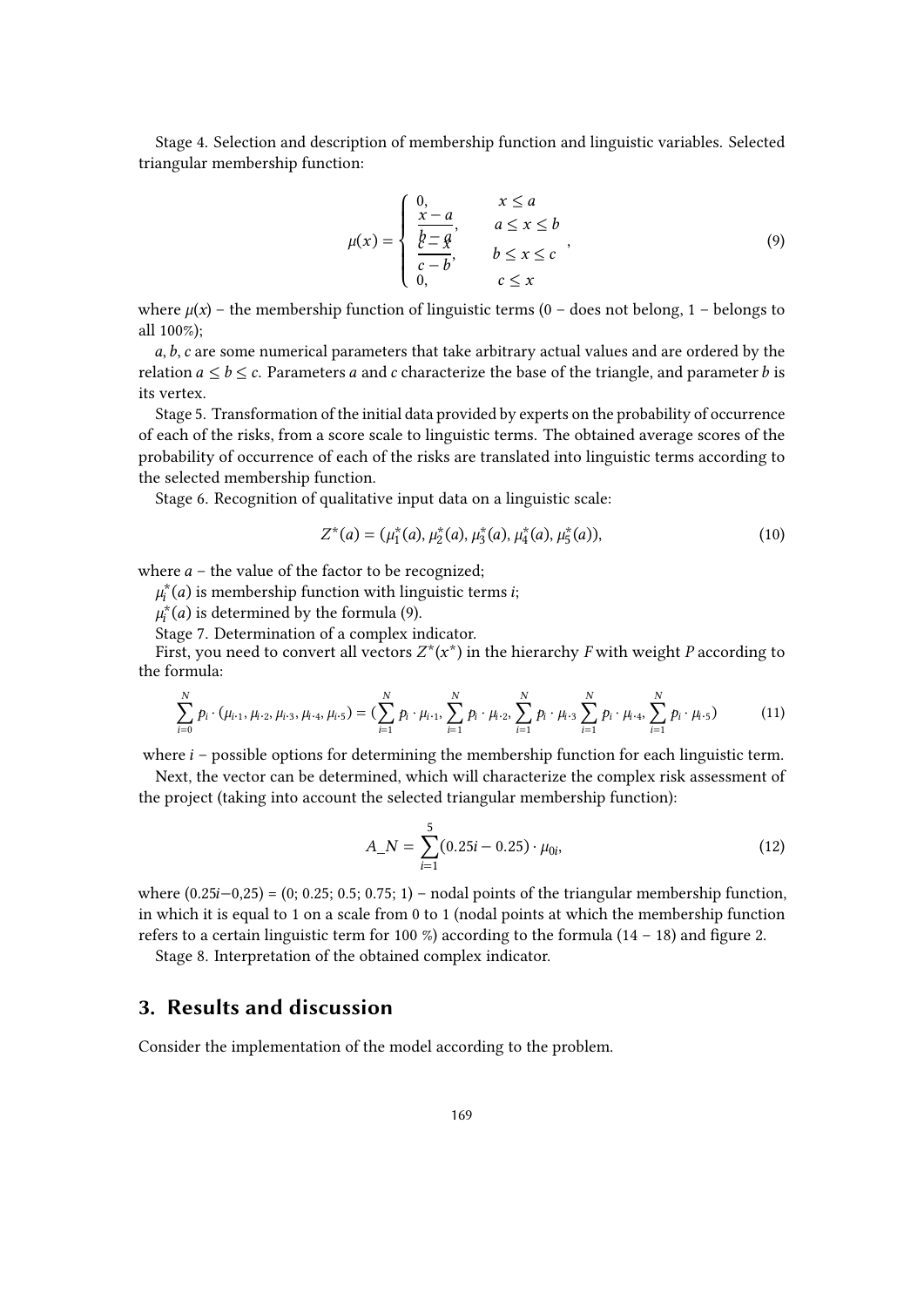| Risk      | Ex1 | Ex2 |     |    |    |     |    |    |    |     |     | Ex3 Ex4 Ex5 Ex6 Ex7 Ex8 Ex9 Ex10 Values sum Average value |
|-----------|-----|-----|-----|----|----|-----|----|----|----|-----|-----|-----------------------------------------------------------|
| $R_{1.1}$ | 40  | 45  | 55  | 60 | 50 | 60  | 40 | 55 | 45 | 60  | 510 | 51.0                                                      |
| $R_{1,2}$ | 60  | 65  | 75  | 70 | 80 | 70  | 75 | 65 | 55 | 60  | 675 | 67.5                                                      |
| $R_{2.1}$ | 15  | 20  | 20  | 30 | 30 | 35  | 40 | 45 | 45 | 35  | 315 | 31.5                                                      |
| $R_{22}$  | 60  | 80  | 75  | 65 | 85 | 100 | 85 | 90 | 95 | 100 | 835 | 83.5                                                      |
| $R_{2,3}$ | 10  | 15  | 15  | 25 | 40 | 35  | 30 | 45 | 25 | 15  | 255 | 25.5                                                      |
| $R_{2.4}$ | 60  | 45  | 55  | 50 | 60 | 40  | 40 | 55 | 60 | 70  | 535 | 53.5                                                      |
| $R_{3.1}$ | 70  | 80  | 90  | 60 | 55 | 85  | 70 | 65 | 60 | 80  | 715 | 71.5                                                      |
| $R_{3.2}$ | 55  | 60  | 60  | 45 | 80 | 65  | 45 | 75 | 80 | 85  | 650 | 65.0                                                      |
| $R_{3,3}$ | 25  | 15  | 15  | 10 | 20 | 30  | 35 | 15 | 40 | 40  | 245 | 24.5                                                      |
| $R_{3.4}$ | 95  | 90  | 100 | 70 | 80 | 65  | 55 | 85 | 90 | 100 | 830 | 83.0                                                      |

**Table 1** Expert assessment of the probability of occurrence of each of the risks of the project in points

Stage 1. Formation of initial data with the use of expert opinions.

Table 1 provides information provided by experts regarding the assessment of the probability of occurrence of each of the selected risks of the project on a scale from 0 to 100 points (ascending).

The concordance coefficient according to formula (5) is 0.7048, which indicates that the opinions of experts are consistent.

Checking the materiality of the concordance coefficient according to the formula (6)  $\chi^2$  = 63.44.

The data in table ( $\chi^2$ ) for (10-1) degrees of freedom and confidence probability (= 0.95, = 0.99, = 0.999) show that the calculated value of the Pearson criterion  $\chi^2$  is greater than the tabular (respectively 16.92; 21.67, and 27.88), which confirms the conclusion that experts agree.

Stage 2. Construction of a hierarchical tree of risks of the project using the system of relations of advantages.

The experts provided the following information on the risk-benefit ratios (figure 1).



**Figure 1:** Hierarchical risk tree of the project with the indication of the system of relations of advantages.

Figure 1 corresponds to the system of relations  $R$  (formula 13).

$$
R = (R_1 \approx R_2 \succ R_3; R_{1,1} \approx R_{1,2}; R_{2,1} \approx R_{2,2} \succ R_{2,3} \approx R_{2,4}; R_{3,1} \succ R_{3,2} \succ R_{3,3} \approx R_{3,4}
$$
(13)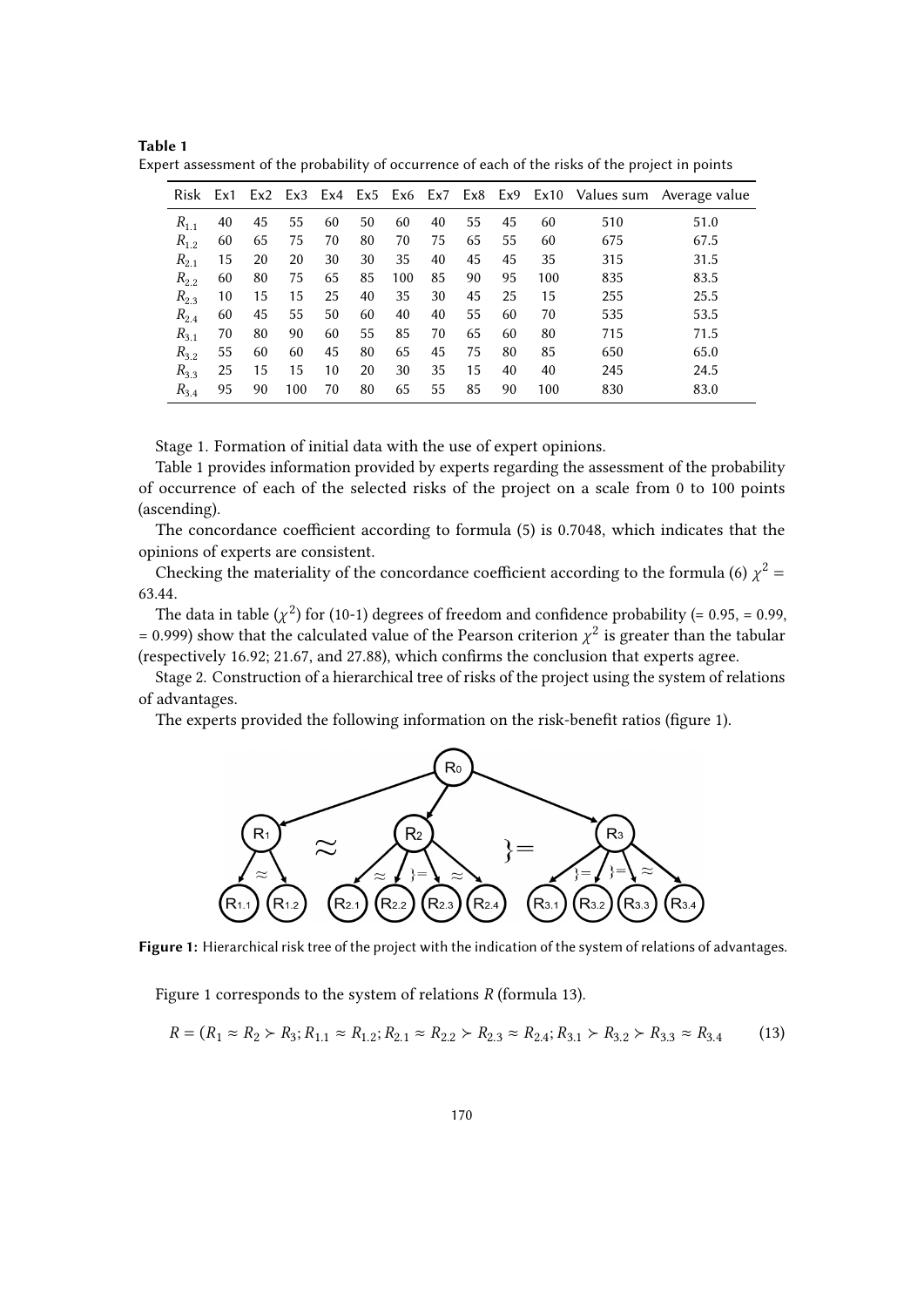The obtained system of preference ratios can be used to determine the risk weights of Fishburne weights.

Stage 3. Determination of weights (Fishburne weights)

According to formulas (7) and (8), as well as the system of preference relations (figure 1) formed a system of Fisher scales (table 2).

### **Table 2**

Fishburne system of scales

| $\mathcal{N}^{\mathcal{Q}}$ | R                                                       | $p_1$ $p_2$ $p_3$ $p_4$ |         |     |
|-----------------------------|---------------------------------------------------------|-------------------------|---------|-----|
| 2                           | $R_{1,1} \approx R_{1,2}$                               | $1/2$ $1/2$ -           |         |     |
| 3                           | $R_1 \approx R_2 \succ R_3$                             | $2/5$ $2/5$             | $1/5 -$ |     |
|                             | $R_{2,1} \approx R_{2,2} \succ R_{2,3} \approx R_{2,4}$ | $2/6$ $2/6$ $1/6$       |         | 1/6 |
|                             | 4 $R_{31} > R_{32} > R_{33} \approx R_{34}$             | $3/7$ $2/7$ $1/7$ $1/7$ |         |     |

After convolving the weights of different levels of the hierarchy, the following generalized weights (level of influence) were obtained:  $R_{1,1} = 0.2000; R_{1,2} = 0.2000; R_{2,1} = 0.1333; R_{2,2} =$ 0.1333;  $R_{2,3} = 0.0667$ ;  $R_{2,4} = 0.0667$ ;  $R_{3,1} = 0.0857$ ;  $R_{3,2} = 0.0571$ ;  $R_{3,3} = 0.0286$ ;  $R_{3,4} = 0.0286$ .

The highest weights are in risks  $R_{1,1}$ ,  $R_{1,2}$ , the lowest in  $R_{3,3}$ ,  $R_{3,4}$ .

Stage 4. Selection and description of membership function and linguistic variables

The linguistic variable "Risk Level" was formed with a term set of values of A (formula 2). The triangular membership function (figure 2) with the following linguistic terms was chosen as membership functions: Low (L), Low Medium (LM), Medium (M), High Medium (HM), High (H), distributed on a scale from 0 to 100 points.

The following system of equations corresponds to this membership function with linguistic terms:

$$
L: \mu_1(x) = \begin{cases} \frac{25 - x}{25}, & 0 \le x \le 25 \\ 0, & 25 \le x \end{cases}.
$$
 (14)

$$
LM: \mu_2(x) = \begin{cases} \frac{x}{25}, & 0 \le x \le 25\\ \frac{50 - x}{25}, & 25 \le x \le 50\\ 0, & 50 \le x \end{cases}
$$
(15)

$$
M: \mu_3(x) = \begin{cases} 0, & x \le 25 \\ \frac{x - 25}{25}, & 25 \le x \le 50 \\ \frac{75 - x}{25}, & 50 \le x \le 75 \\ 0, & 75 \le x \end{cases}
$$
(16)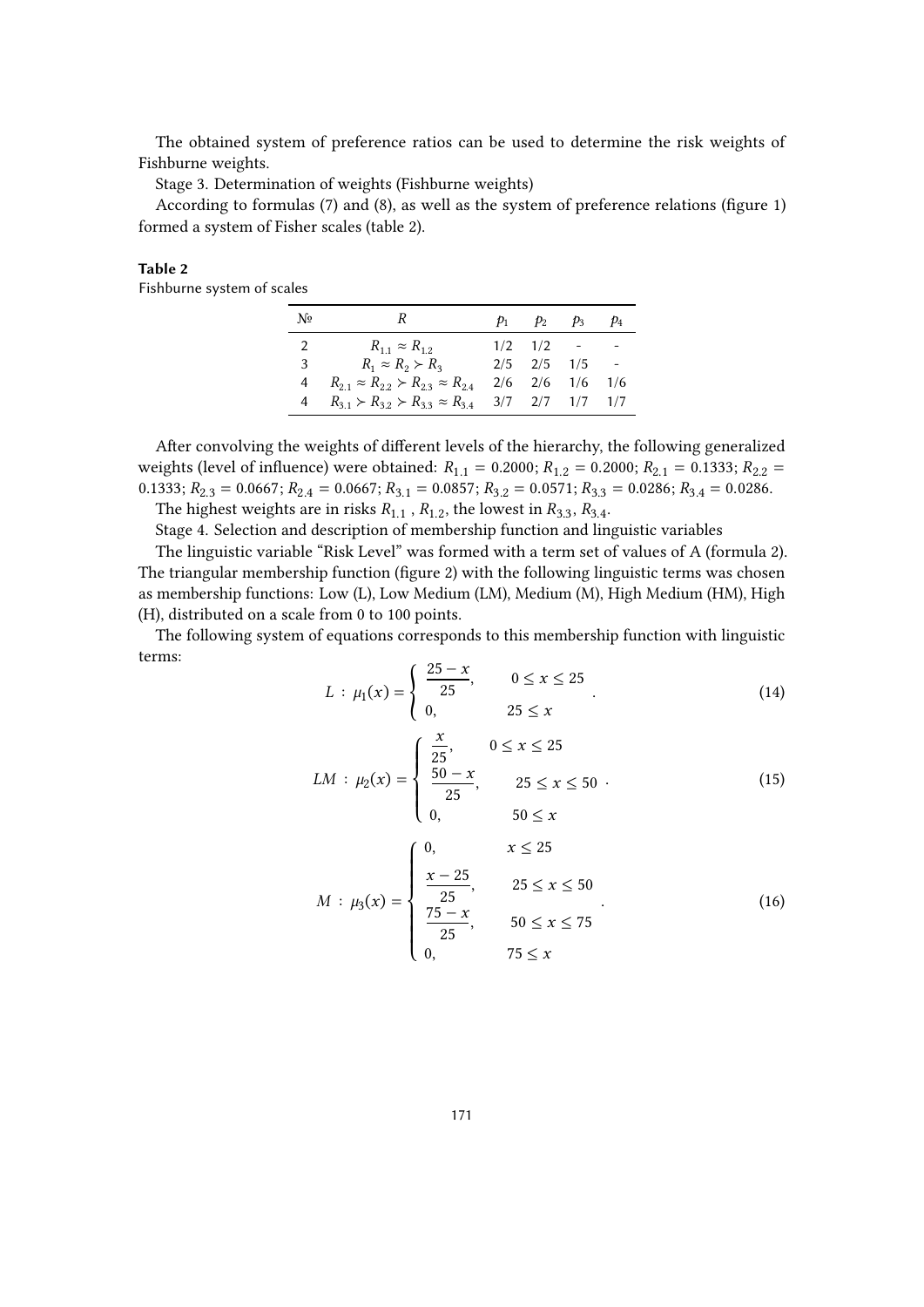

**Figure 2:** Triangular membership functions with linguistic terms Low (L), Low Medium (LM), Medium (M), High Medium (HM), High (H).

$$
HM: \mu_4(x) = \begin{cases} 0, & x \le 50 \\ \frac{x - 50}{25}, & 50 \le x \le 75 \\ \frac{100 - x}{25}, & 75 \le x \le 100 \end{cases}
$$
(17)

$$
H: \mu_5(x) = \begin{cases} 0, & x \le 75 \\ \frac{x - 75}{25}, & 75 \le x \le 100 \end{cases}
$$
 (18)

Formulas (14-18) are based on formula 9 and figure 2.

Stage 5. Transformation of the initial data provided by experts on the probability of occurrence of each of the risks, from the score scale to the linguistic terms.

The scores of the probability of occurrence of each of the risks from table 1 are translated into linguistic terms (according to figure 2): Low (L), Low Medium (LM), Medium (M), High Medium (HM), High (H) (table 3).

According to the table, it can be seen that among the risks are risks, both with a low probability of occurrence and with a very high probability. The indication of two linguistic terms for risk indicates that the obtained average scores of experts are on the border of two terms.

Stage 6. Recognition of qualitative input data on a linguistic scale

According to formulas (14-18) the input data was recognized according to the linguistic scale (table 4).

In the table, the cells corresponding to the values of linguistic variables obtained using risk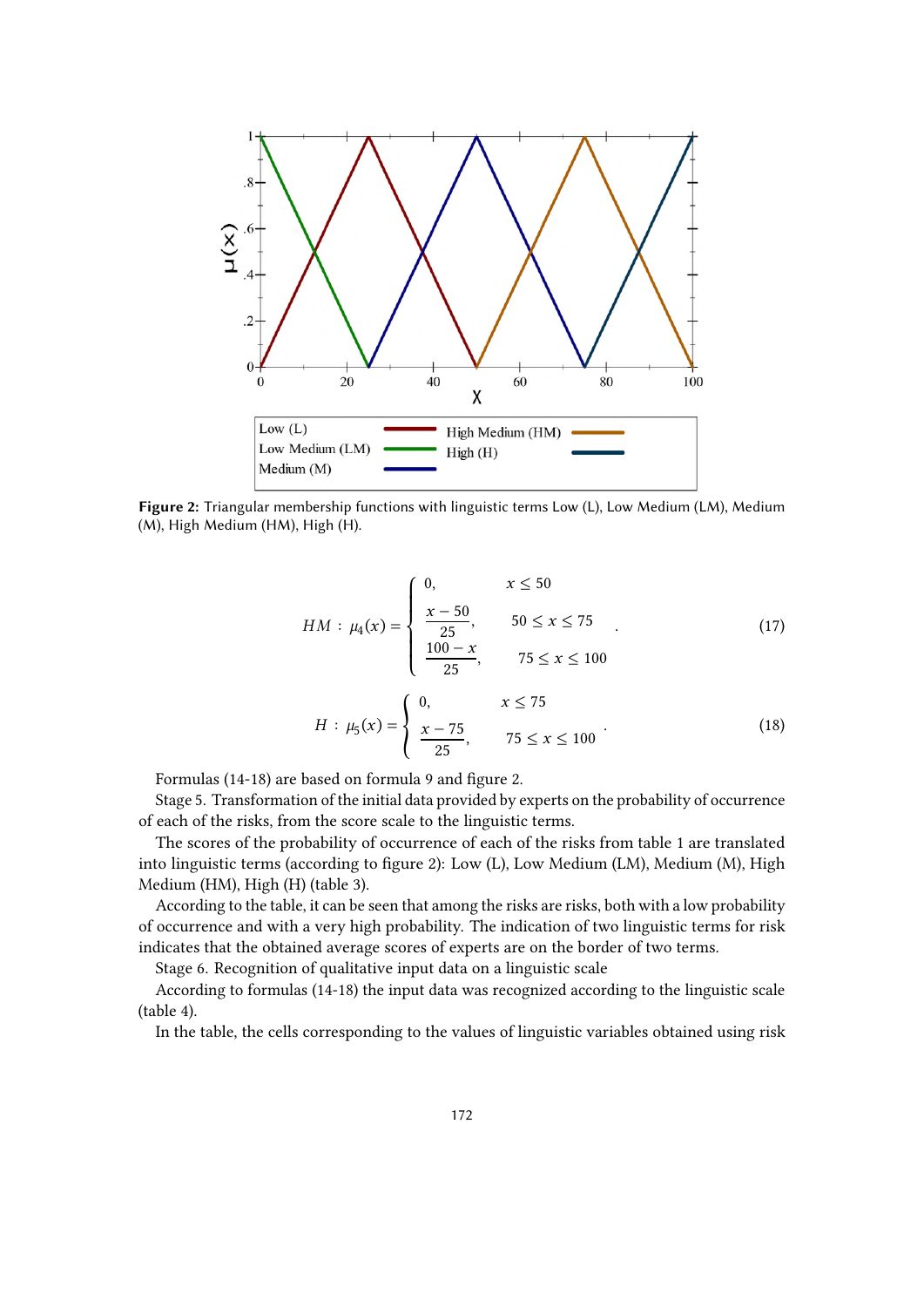| Risk<br>number | ignation  | Risk des- Name of risk                                                       | Risk level (probability<br>of occurrence) |
|----------------|-----------|------------------------------------------------------------------------------|-------------------------------------------|
| $\mathbf{1}$   | $R_{1.1}$ | Risks of reassessment of project sustainability                              | Medium, High Medium                       |
| $\mathcal{P}$  | $R_{1,2}$ | Risks associated with the reassessment of additional                         | Medium, High Medium                       |
|                |           | project development opportunities                                            |                                           |
| 3              | $R_{2.1}$ | Risks of incorrect assessment of demand for the project                      | Low Medium, Medium                        |
| 4              | $R_{2,2}$ | Risks associated with the nature of competition in the<br>market             | High Medium, High                         |
| 5              | $R_{2,3}$ | Risks associated with the solvency of the customer                           | Low Medium, Medium                        |
| 6              | $R_{2.4}$ | Risks of the uncertainty of the external environment of<br>the project       | Medium, High Medium                       |
|                | $R_{3.1}$ | Risks for estimating the costs of project commercializa- Medium, High Medium |                                           |
|                |           | tion                                                                         |                                           |
| 8              | $R_{3,2}$ | Risks of potential losses from project implementation                        | Medium, High Medium                       |
| 9              | $R_{3,3}$ | Risks of underestimation of project development costs                        | Low, Low Medium                           |
| 10             | $R_{3,4}$ | Risks of the uncertainty of the internal environment of<br>the project       | High Medium, High                         |

**Table 3** Risks and their levels in linguistic terms

#### **Table 4**

Matrix of the actual distribution of values by fuzzy sets

|           | Weights                          |                | Membership functions $\mu$ |              |          |                                                                                                         |          |  |  |
|-----------|----------------------------------|----------------|----------------------------|--------------|----------|---------------------------------------------------------------------------------------------------------|----------|--|--|
|           | Risk (level of $x$<br>influence) |                |                            |              |          | Low $(\mu_1(x))$ Low Medium $(\mu_2(x))$ Medium $(\mu_3(x))$ High Medium $(\mu_4(x))$ High $(\mu_5(x))$ |          |  |  |
| $R_{1.1}$ | 0.2000                           | $5.01 \quad 0$ |                            | $\theta$     | 0.96     | 0.04                                                                                                    | 0        |  |  |
| $R_{12}$  | 0.2000                           | 67.5 0         |                            | $\theta$     | 0.30     | 0.70                                                                                                    | 0        |  |  |
| $R_{2.1}$ | 0.1333                           | $31.5 \quad 0$ |                            | 0.74         | 0.36     | $\mathbf{0}$                                                                                            | 0        |  |  |
|           | $R_{2,2}$ 0.1333                 | 83.5 0         |                            | $\mathbf{0}$ | $\theta$ | 0.66                                                                                                    | 0.34     |  |  |
|           | $R_{2,3}$ 0.0667                 | $25.5 \quad 0$ |                            | 0.98         | 0.02     | $\theta$                                                                                                | $\theta$ |  |  |
|           | $R_{2.4}$ 0.0667                 | 53.5 0         |                            | 0            | 0.86     | 0.14                                                                                                    | 0        |  |  |
| $R_{3.1}$ | 0.0857                           | $71.5 \quad 0$ |                            | 0            | 0.14     | 0.86                                                                                                    | 0        |  |  |
|           | $R_{3,2}$ 0.0571                 | $65.0 \quad 0$ |                            | $\Omega$     | 0.40     | 0.60                                                                                                    | 0        |  |  |
| $R_{33}$  | 0.0286                           | 24.5 0.02      |                            | 0.98         | 0        | $\theta$                                                                                                | $\theta$ |  |  |
| $R_{3.4}$ | 0.0286                           | 83.0 0         |                            | 0            | 0        | 0.68                                                                                                    | 0.32     |  |  |

analysis models are given the recognized value according to formulas (14-18). In other cells "0" is put.

Thus, the probability of risk R1.1 in accordance with expert opinions and linguistic terms refers to the level of Medium (96%), High Medium (4%);  $R_{1.2}$  – Medium (30%), High Medium (70%);  $R_{2.1}$  – Low Medium (74%), Medium (26%);  $R_{2.2}$  – High Medium (66%), High (34%);  $R_{2.3}$  – Low Medium (98%), Medium (2%);  $R_{2.4}$  – Medium (86%), High Medium (14%);  $R_{3.1}$  – Medium (14%), High Medium (86%);  $R_{3.2}$  – Medium (40%), High Medium (60%);  $R_{3.3}$  – Low (2%), Low Medium (98%);  $R_{3,4}$  – High Medium (68%), High (32%).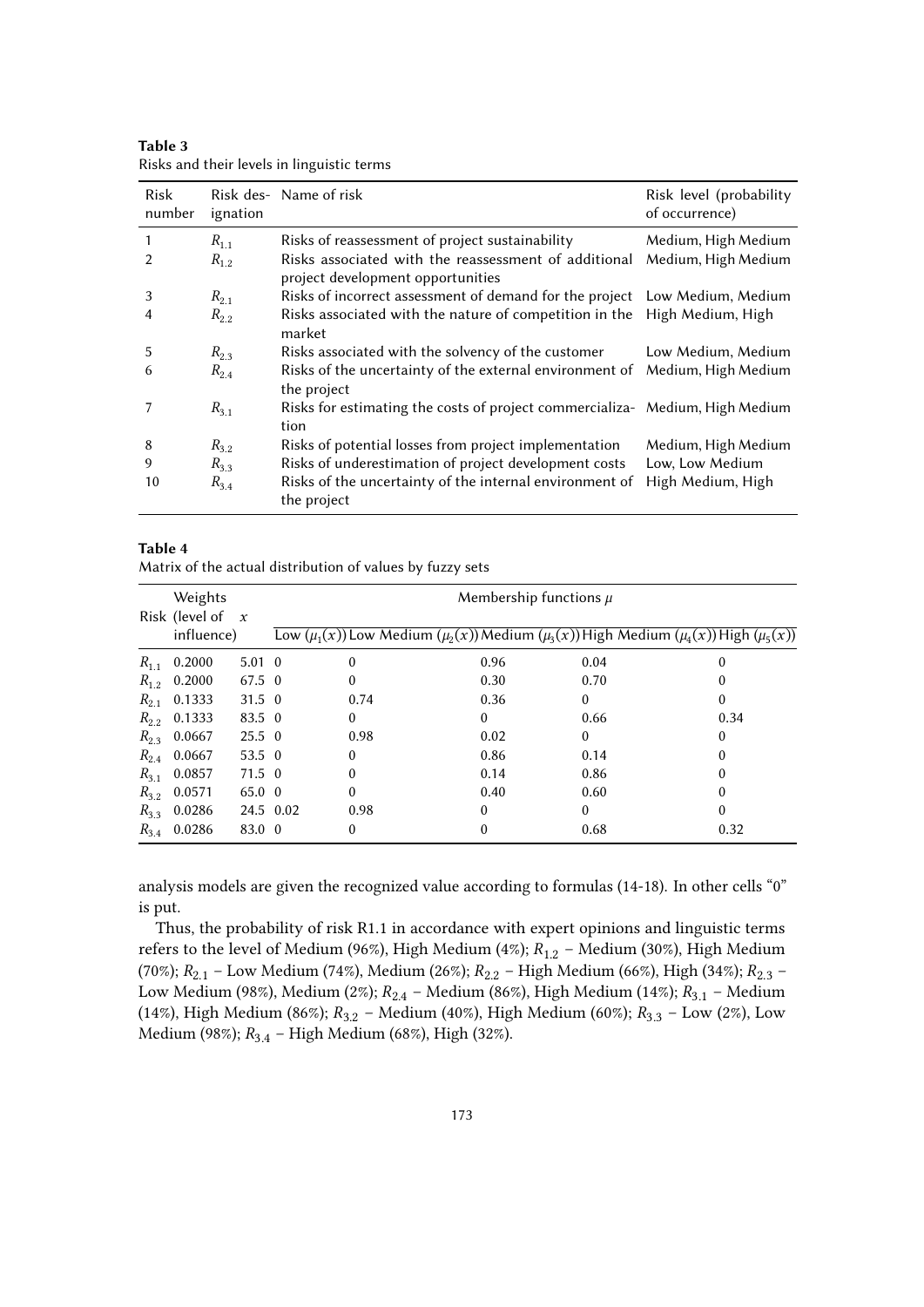Stage 7. Determination of a complex indicator

At the next stage, a comprehensive risk indicator of the investment project is determined, based on fuzzy sets. According to formula (11) found the vector:

$$
\sum_{i=0}^{N} p_i \cdot (\mu_{i \cdot 1}, \mu_{i \cdot 2}, \mu_{i \cdot 3}, \mu_{i \cdot 4}, \mu_{i \cdot 5}) =
$$
  
= (0.0006; 0.1920; 0.3802; 0.3727; 0.0545).

But according to the selected membership function, the nodal points in which the membership function is 1 are equal to (0; 25; 50; 75; 100). To find the integral exponent, use formula (12) and multiply the corresponding exponents of both vectors and find their sum.

$$
A_N = 51.8194 = R_0.
$$

Thus, the complex risk indicator of the investment project is 51.8194 points.

Stage 8. Interpretation of a complex indicator.

According to formulas  $(14) - (18)$  and figure 2, the value of the complex risk indicator is average (93%) on the border of above average (7%).  $R_{1,1}$  and  $R_{1,2}$  risk have the greatest impact (according to weighting factors) (figure 3).



**Figure 3:** Components of a complex indicator of investment project risks and their compliance with linguistic terms.

According to figure 3, the highest risks belong to the level of High Medium, in second place the level of Medium, and in third place – Low Medium.

Figure 4 shows a risk map of the project (according to table 4). The  $\gamma$ -axis reflects the probability of risk (in ascending order), and the  $x$ -axis shows the risk weight (in ascending order). The bold line shows the critical limit of the level of risk. Those risks that are above this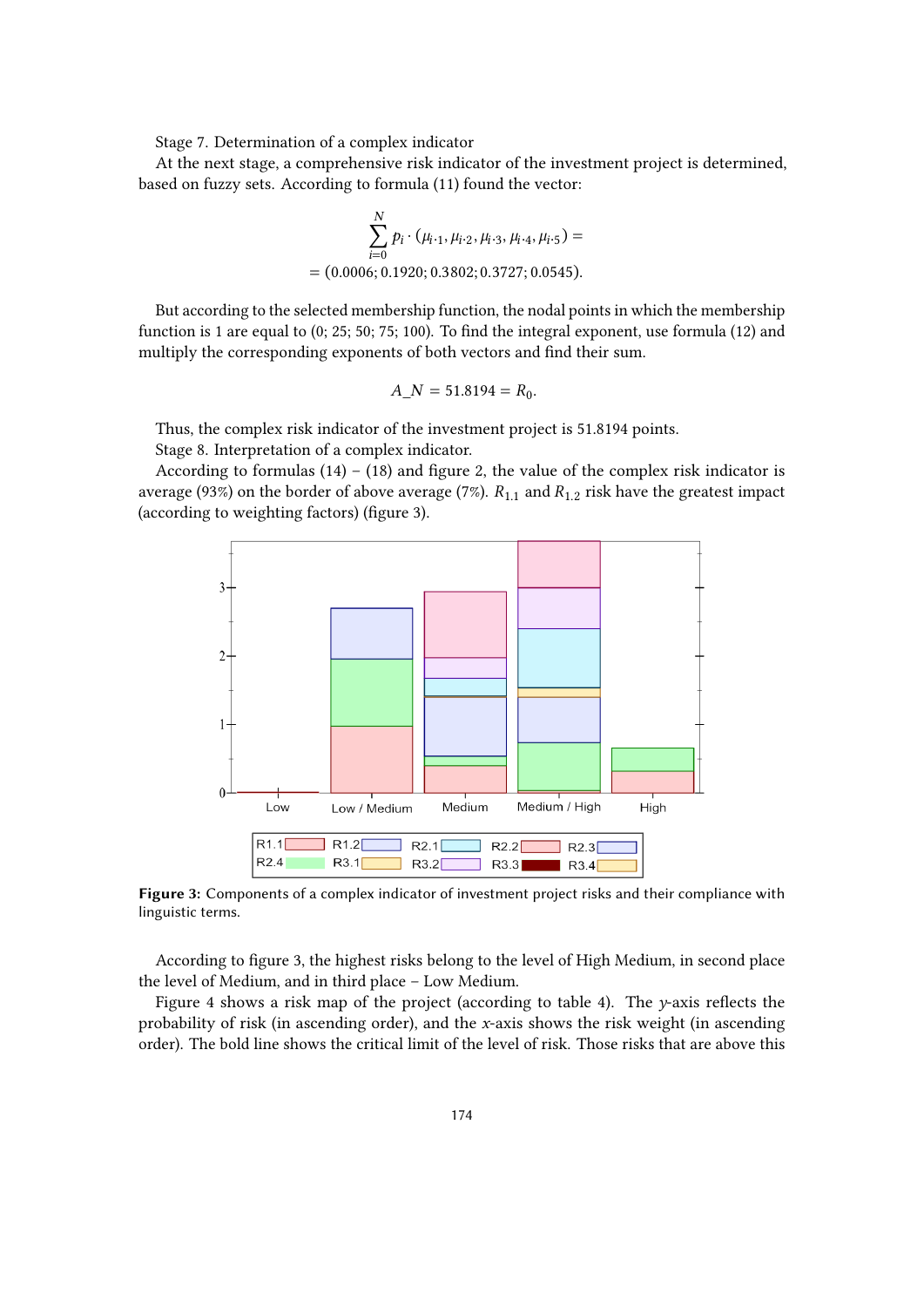

**Figure 4:** Risk map of the investment project.

line are critical for the project and require a priority management decision to transfer them from the critical (red-purple) zone to the green zone.

Therefore, the most critical for the project are risks  $R_{1,2}$  (risks associated with the reassessment of additional opportunities for project development (errors in the assessment of alternative technologies and choice of technology and equipment for the project, failure to develop project capacity), risk  $R_{11}$  project sustainability: risk of confidence that the new project is guaranteed success due to its unique qualities, even when imitating it, risk of confidence in the company's potential for exclusive cooperation),  $R_{2,2}$  (risks associated with the nature of competition in the market, namely risks strong competitive influence in the target markets of the enterprise),  $R_{2,1}$ (risks of incorrect estimation of demand for the project),  $R_{3,1}$  (risks for estimation of expenses of commercialization of the project). To translate them into an acceptable green zone requires in-depth comprehensive marketing research, development, and implementation of additional measures to ensure the quality of raw materials; application of sanctions to suppliers, up to replacement of equipment; staff training during construction; search and implementation of reserves to reduce production costs; transition to alternative sources; reduction of the share of imported materials and spare parts due to the maximum use of domestic, primarily local, etc.

This approach to obtaining a comprehensive assessment should also be used to select one of several alternative projects because the best will be the one where the overall risk assessment of the project is less.

If we compare the obtained complex indicator with the complex indicator obtained by ordinary convolution (the sum of weights per indicator level), ie the average scores from table 1 and the corresponding weights, the complex indicator will be 57.2123. Thus, it is possible to notice the difference in obtaining a complex indicator by different methods, but the application of fuzzy logic allows to work with both quantitative and qualitative input indicators and to use easy-to-understand linguistic terms.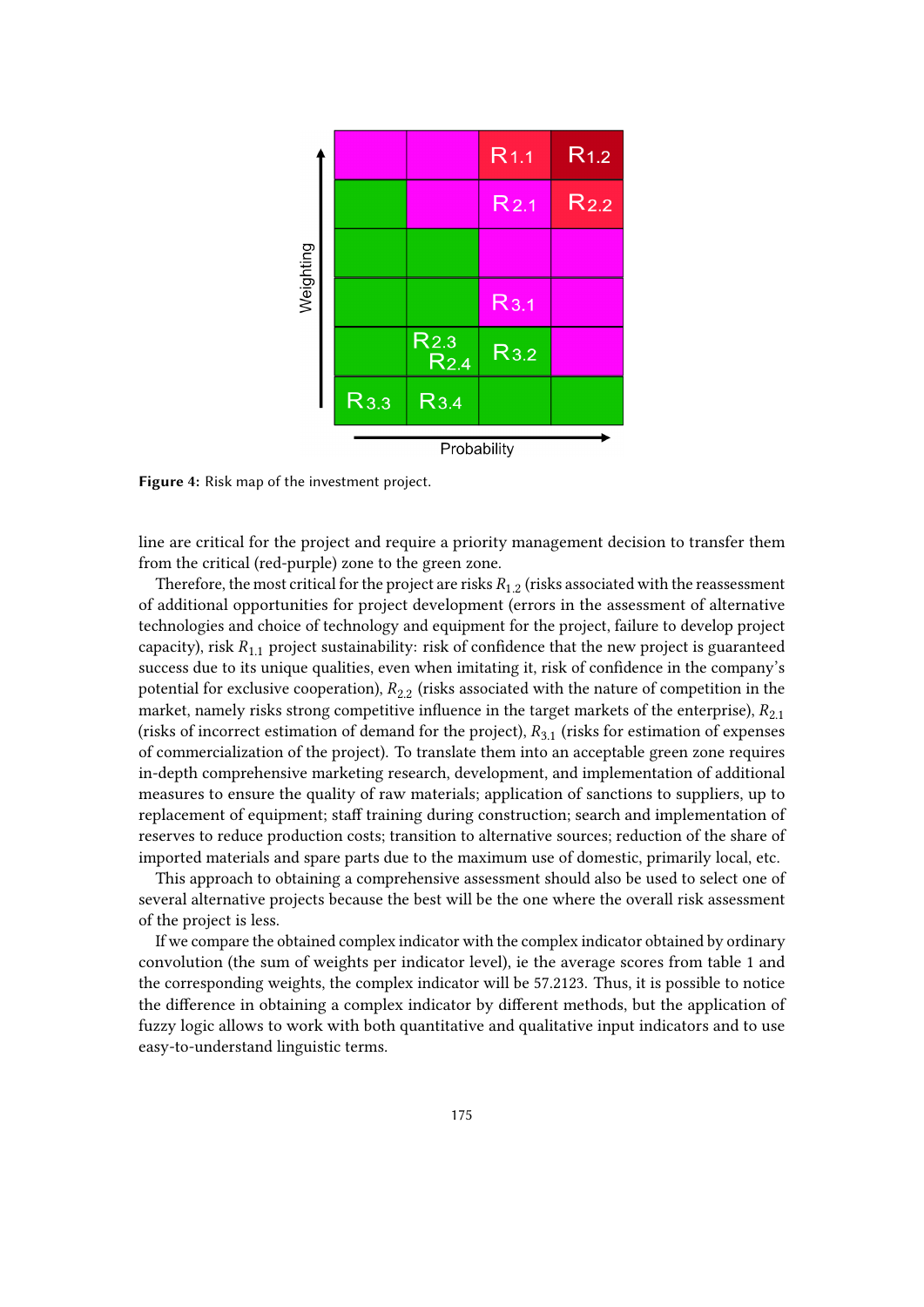## **4. Conclusions**

- 1. The task of determining a comprehensive risk assessment of the project within this study is implemented by a construction company, which assesses the risks of a new investment project for the construction of a residential complex. The experts identified the types of risk and their components that affect the results of the project and selected for the formation of a comprehensive assessment. These include technical (risks of reassessment of project sustainability; risks associated with the reassessment of additional opportunities for project development), external (risks of incorrect assessment of project demand; risks associated with the nature of competition in the market; risks associated with the solvency of the customer; risks of the uncertainty of the external environment of the project), organizational (risks of estimating the costs of project commercialization; risks of potential losses from project implementation; risks of underestimation of project development costs; risks of the uncertainty of the internal environment of the project).
- 2. The mathematical model of the problem of determining a comprehensive assessment of project risks consists of the following components: hierarchy of existing project risks (a hierarchical tree of logical conclusion); a set of qualitative assessments of each factor in the hierarchy (linguistic terms); system of relations of advantages of some risks over others (for one level of hierarchy). The proposed Project Risk Model consists of the following stages: formation of initial data using expert opinions; construction of a hierarchical project risk tree; determination of weighting factors (Fishburne weights) of project risks; selection and description of membership function and linguistic variables; conversion of input data provided by experts from a score scale into linguistic terms; recognition of qualitative input data on a linguistic scale; determination of a complex indicator of investment project risks; interpretation of a complex indicator.
- 3. Initial data were formed using the opinions of experts: the experts provided an estimate of the probability of occurrence of each of the selected risks of the project on a scale from 0 to 100 points (ascending). The risks related to the nature of competition in the market and the risks of uncertainty in the internal environment of the project are most likely.
- 4. A hierarchical tree of risks of the project is constructed with the indication of the system of relations of advantages that gives the chance to form weighting factors using Fishburne weights.
- 5. According to the system of relations of preferences, Fisher's system of weights is formed. The highest weights are the risks associated with the revaluation of additional project development opportunities and the risks of revaluation of project sustainability.
- 6. The linguistic variable "Level of risk" with the term set of values A was formed. The triangular membership function with the following linguistic terms was chosen as membership functions: Low (L), Low Medium (LM), Medium (M), High Medium (HM), High (H), distributed on a scale from 0 to 100 points.
- 7. The initial data provided by experts on the probability of occurrence of each of the risks were converted from a score scale to the linguistic terms Low (L), Low Medium (LM), Medium (M), High Medium (HM), High (H).
- 8. Recognition of qualitative input data on a linguistic scale is carried out. The highest total value according to the triangular membership function in the linguistic term High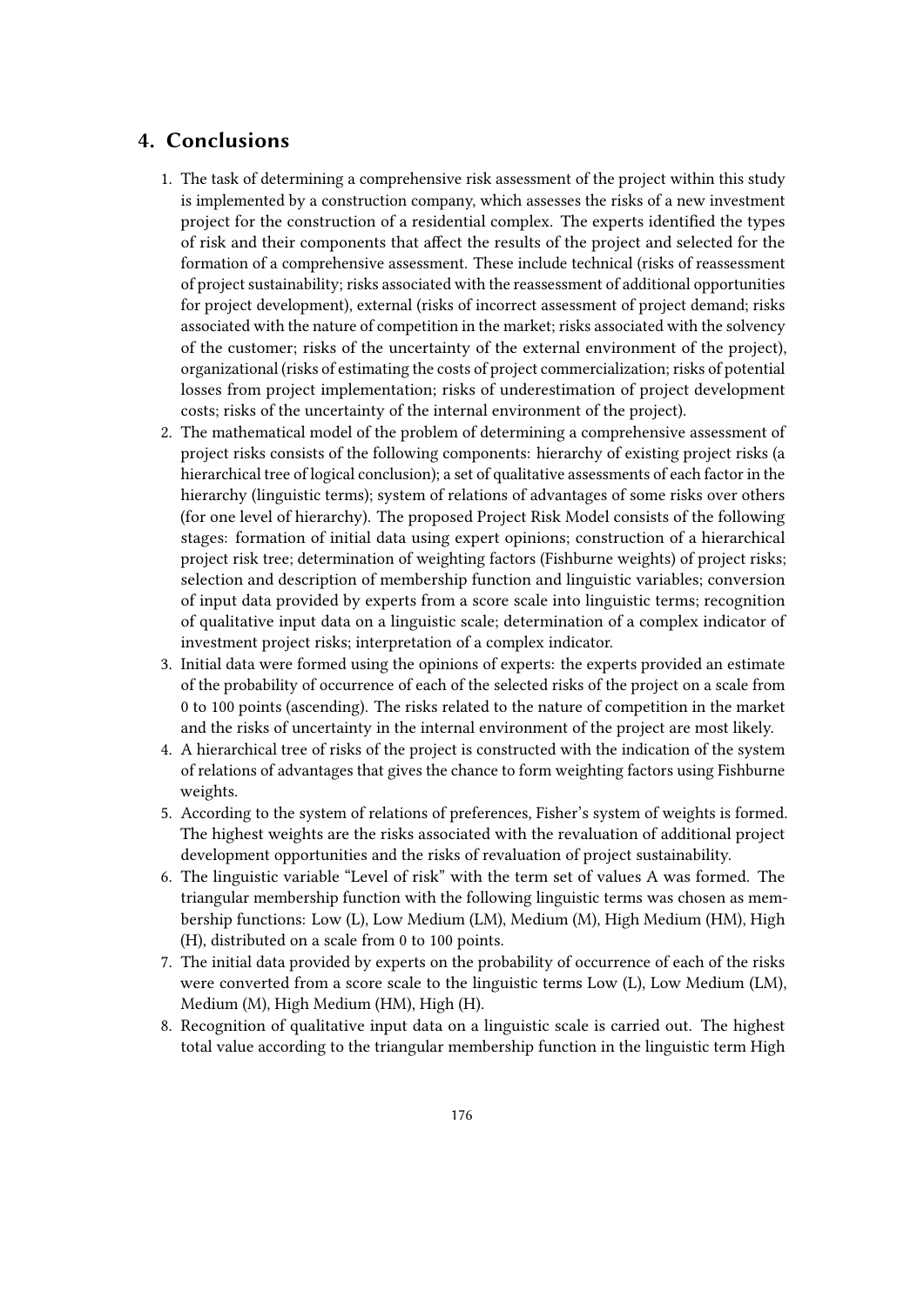Medium.

- 9. Determination of a complex indicator of the level of project risks. Its value is 51.8194 points.
- 10. The analysis of the obtained complex indicator shows that the total level of risk of the investment project is average (93%) on the verge of above average (7%). The constructed risk map shows that the most critical for the project implementation are the risks associated with the reassessment of additional opportunities for project development; risks of reassessment of project sustainability; risks associated with the nature of competition in the market; risks for estimating the costs of project commercialization. To reduce them requires in-depth comprehensive marketing research, development, and implementation of additional measures to ensure the quality of raw materials; application of sanctions to suppliers, up to replacement of equipment; staff training during construction; search and implementation of reserves to reduce production costs; transition to alternative sources; reduction of the share of imported materials and spare parts due to the maximum use of domestic, primarily local, etc.

The presented approach allows determining a comprehensive assessment of the risks of the investment project of the enterprise, which indicates its universality and creates conditions for its acceptability for different enterprises.

# **References**

- [1] I. Chaikovska, M. Chaikovskyi, Development of an economic-mathematical model to determine the optimal duration of project operations, Eastern-European journal of enterprise technologies 3 (2020) 34–42. doi:[10.15587/1729- 4061.2020.205114](http://dx.doi.org/10.15587/1729-4061.2020.205114).
- <span id="page-14-0"></span>[2] I. Chaikovska, P. Hryhoruk, M. Chaikovskyi, Economic-mathematical model for complex risk assessment of the enterprise investment project using fuzzy logic, SHS Web of Conferences 107 (2021) 12002. doi:[10.1051/shsconf/202110712002](http://dx.doi.org/10.1051/shsconf/202110712002).
- <span id="page-14-1"></span>[3] D. R. Peskova, J. V. Khodkovskaya, V. S. Charikov, Risk assessment of investment projects in the digital economy, in: S. I. Ashmarina, V. V. Mantulenko (Eds.), European Proceedings of Social and Behavioural Sciences EpSBS, volume 79 of *GCPMED 2019*, European Publisher, London, United Kingdom, 2019, pp. 1170–1176. doi:[10.15405/epsbs.2020.03.168](http://dx.doi.org/10.15405/epsbs.2020.03.168).
- <span id="page-14-2"></span>[4] M. Waszkiewicz, T. A. Grzeszczyk, Sustainable investment project evaluation, Entrepreneurship and Sustainability Issues 7 (2020) 2363–2381. doi:[10.9770/jesi.2020.](http://dx.doi.org/10.9770/jesi.2020.7.3(60)) [7.3\(60\)](http://dx.doi.org/10.9770/jesi.2020.7.3(60)).
- <span id="page-14-3"></span>[5] R. Shchur, S. Kropelnytska, I. Fufalko, Hard investment projects: key aspects, Logos (2020) 16–18. doi:[10.36074/05.06.2020.v1.04](http://dx.doi.org/10.36074/05.06.2020.v1.04).
- <span id="page-14-4"></span>[6] E. Bogomolova, Methodological approaches to risk assessment of real investment projects, MATEC Web of Conferences 239 (2018) 08021. doi:[10.1051/matecconf/201823908021](http://dx.doi.org/10.1051/matecconf/201823908021).
- <span id="page-14-5"></span>[7] M. Zhang, W. Yang, Fuzzy comprehensive evaluation method applied in the real estate investment risks research, Physics Procedia 24 (2012) 1815–1821. doi:[10.1016/j.phpro.](http://dx.doi.org/10.1016/j.phpro.2012.02.267) [2012.02.267](http://dx.doi.org/10.1016/j.phpro.2012.02.267).
- <span id="page-14-6"></span>[8] A. S. Voronov, M. V. Karmanov, I. A. Kiseleva, V. I. Kuznetsov, L. S. Leontieva, Current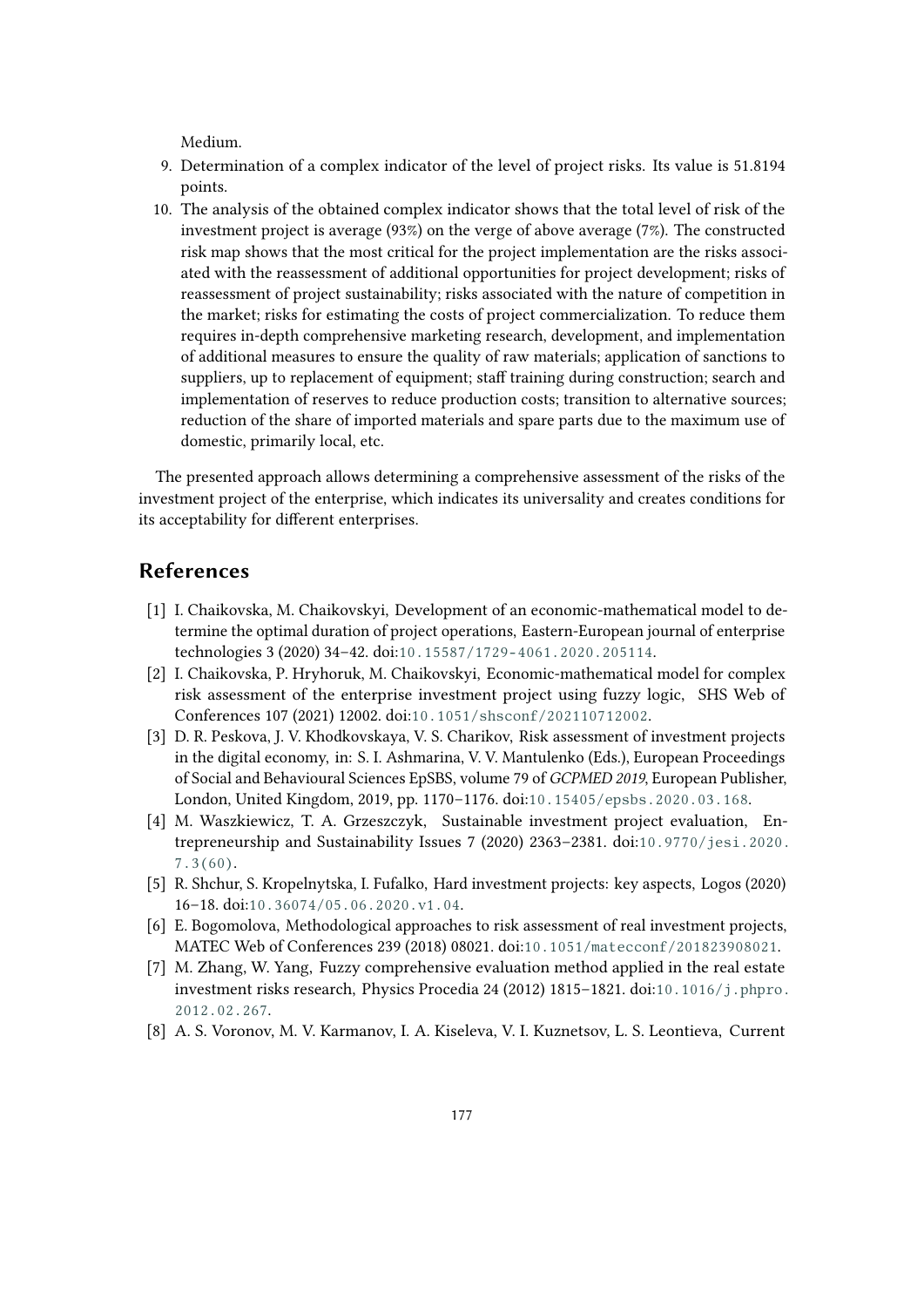issues in assessment of risks related to investment projects, International Journal of Engineering And Technology 7 (2018) 336–339. doi:[10.14419/ijet.v7i3.15.18701](http://dx.doi.org/10.14419/ijet.v7i3.15.18701).

- <span id="page-15-0"></span>[9] G. Z. Nizamova, M. M. Gayfullina, D. R. Musina, A. Y. Tumanova, A. A. Battalova, Development of a risk assessment methodology for the implementation of investment projects of a construction organization, IOP Conference Series: Materials Science and Engineering 880 (2020) 012111. doi:[10.1088/1757- 899x/880/1/012111](http://dx.doi.org/10.1088/1757-899x/880/1/012111).
- <span id="page-15-1"></span>[10] S. G. Galevskiy, Correct accounting of risks in assessing the effectiveness of investment projects of metallurgical companies, IOP Conference Series: Materials Science and Engineering 866 (2020) 012040. doi:[10.1088/1757- 899x/866/1/012040](http://dx.doi.org/10.1088/1757-899x/866/1/012040).
- <span id="page-15-2"></span>[11] L. Z. Bayguzina, G. A. Galimova, A. A. Sukiasyan, Tools for estimating the risk effect on the investment project efficiency, in: Proceedings of the International Scientific Conference "Far East Con" (ISCFEC 2020), Atlantis Press, 2020, pp. 529–536. doi:[10.2991/aebmr.k.](http://dx.doi.org/10.2991/aebmr.k.200312.075) [200312.075](http://dx.doi.org/10.2991/aebmr.k.200312.075).
- <span id="page-15-3"></span>[12] S. E. Griffis, J. M. Whipple, A comprehensive risk assessment and evaluation model: Proposing a risk priority continuum, Transportation Journal 51 (2012) 428–451. URL: [http://www.jstor.org/stable/10.5325/transportationj.51.4.0428.](http://www.jstor.org/stable/10.5325/transportationj.51.4.0428)
- <span id="page-15-4"></span>[13] V. Vitlinskyi, V. Glushchevsky, Consideration of risk and safety in stratification metamodeling system, SHS Web of Conferences 65 (2019) 08002. doi:[10.1051/shsconf/20196508002](http://dx.doi.org/10.1051/shsconf/20196508002).
- <span id="page-15-5"></span>[14] O. V. Efimova, D. A. Koroleva, Development of a financial analysis tool: risk assessment in the process of studying the investment projects efficiency, Humanitarian Balkan Research 4 (2019) 57–61. doi:[10.34671/SCH.HBR.2019.0304.0014](http://dx.doi.org/10.34671/SCH.HBR.2019.0304.0014).
- <span id="page-15-6"></span>[15] C. Chong, Evaluating the investment benefit of multinational enterprises' international projects based on risk adjustment: Evidence from China, Eurasia. Journal of Mathematics, Science & Technology Education 12 (2016) 2451–2464. doi:[10.12973/eurasia.2016.](http://dx.doi.org/10.12973/eurasia.2016.2001a) [2001a](http://dx.doi.org/10.12973/eurasia.2016.2001a).
- <span id="page-15-7"></span>[16] T. Yang, Z. Li, J. Qin, AHP - fuzzy comprehensive evaluation of the safety risk in power investment project along "the Belt and Road", E3S Web of Conferences 118 (2019) 01039. doi:[10.1051/e3sconf/201911801039](http://dx.doi.org/10.1051/e3sconf/201911801039).
- <span id="page-15-8"></span>[17] H. H. E. Mousalami, Fuzzy logic for preconstruction project planning index, MOJ Civil Engineering 5 (2019) 5–19. doi:[10.15406/mojce.2019.05.00143](http://dx.doi.org/10.15406/mojce.2019.05.00143).
- <span id="page-15-9"></span>[18] A. O. Nedosekin, Metodologicheskie osnovu modelirovaniya finansovoi deyatelnosti s ispolzovaniem nechetko-mnozhestvennuh opisaniy (Methodological foundations for modeling financial activities using fuzzy-multiple descriptions), Ph.D. thesis, St. Petersburg University, St. Petersburg, Russia, 2003.
- <span id="page-15-10"></span>[19] P. M. Hryhoruk, N. A. Khrushch, S. S. Grygoruk, An approach to construct fuzzy preference relationships for managerial decision making, Scientific Bulletin of Polissia 4 (2017) 92–99. doi:10.25140/2410-9576-2017-2-4(12)-92-99.
- <span id="page-15-11"></span>[20] A. Matviychuk, Bankruptcy prediction in transformational economy: Discriminant and fuzzy logic approaches, Fuzzy Economic Review XV (2010) 21–38. doi:[10.25102/fer.](http://dx.doi.org/10.25102/fer.2010.01.02) [2010.01.02](http://dx.doi.org/10.25102/fer.2010.01.02).
- <span id="page-15-12"></span>[21] J. Diaz, E. Coba, P. Lopez, Fuzzy logic and financial risk. a proposed classification of financial risk to the cooperative sector, Contaduría y Administración 62 (2017) 1687––1703. doi:[10.1016/j.cya.2017.10.001](http://dx.doi.org/10.1016/j.cya.2017.10.001).
- <span id="page-15-13"></span>[22] Y. L. Fu, K. C. Liang, Fuzzy logic programming and adaptable design of medical products